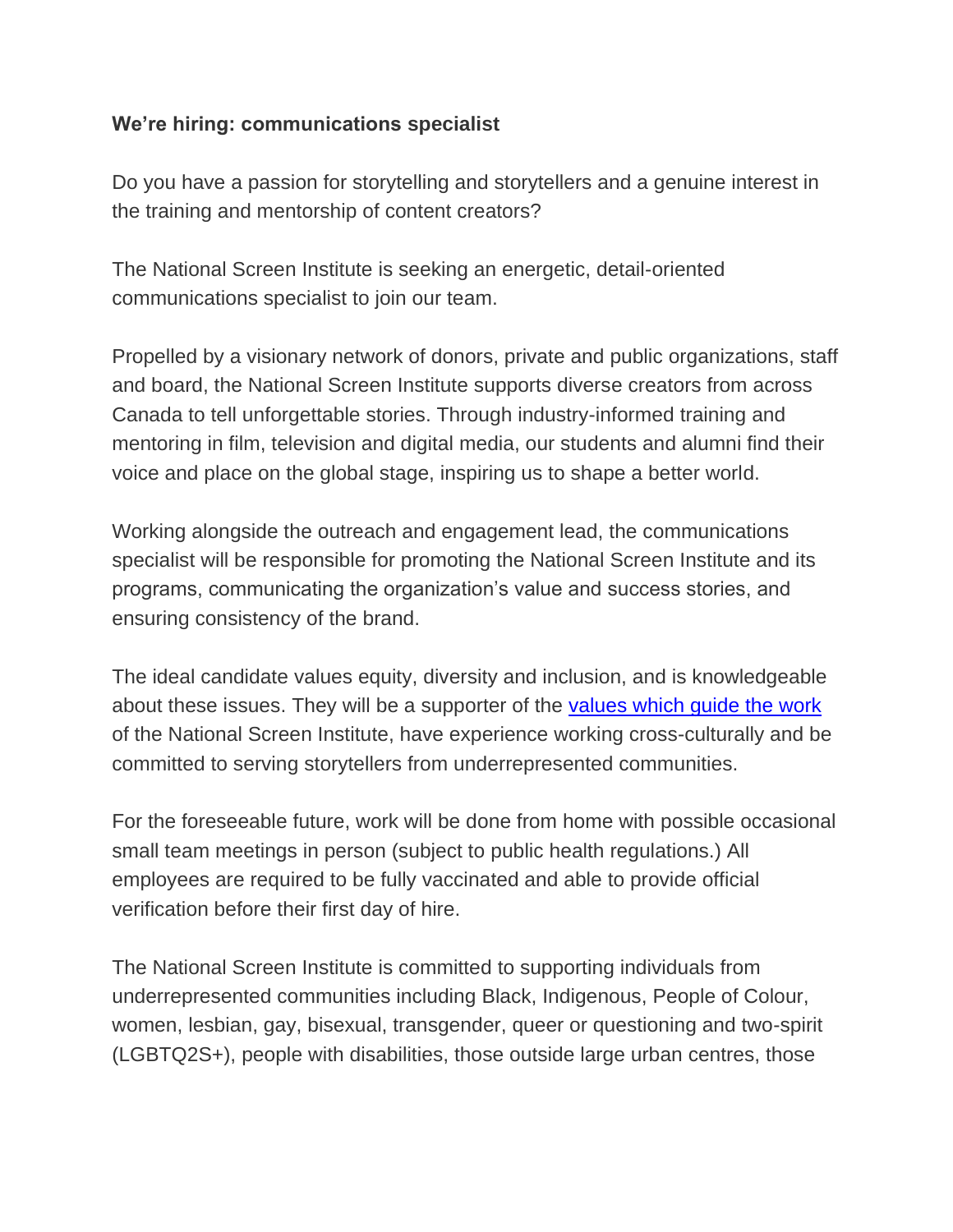from regional and remote areas and various religious groups. Please let us know if you identify with any of these on your application.

We encourage you to review the National Screen Institute at [https://nsi](https://nsi-canada.ca/)[canada.ca/.](https://nsi-canada.ca/)

Please submit a resume indicating relevant experience and a cover letter expressing your interest in the position to [careers@nsi-canada.ca.](mailto:careers@nsi-canada.ca)

Application deadline: Monday, February 28, 2022 @ 4:00 p.m. Central Time.

We thank all candidates for their interest. Only those selected for an interview will be contacted.

## **JOB DESCRIPTION**

# **Communications Specialist**

**Organization**: National Screen Institute - Canada (NSI) **Location**: Winnipeg, Manitoba **Status**: Full-time, permanent **Reports to**: Director of Operations **Application deadline**: Monday, February 28, 2022 @ 4:00 p.m. Central Time

# **RESPONSIBILITIES AND DUTIES**

#### **Website and social media content**

- Ensure a consistent brand image and voice across the National Screen Institute's website content and social media channels, and create content as needed.
- Identify and implement strategies to increase the National Screen Institute's website and positioning, visibility and traffic with existing and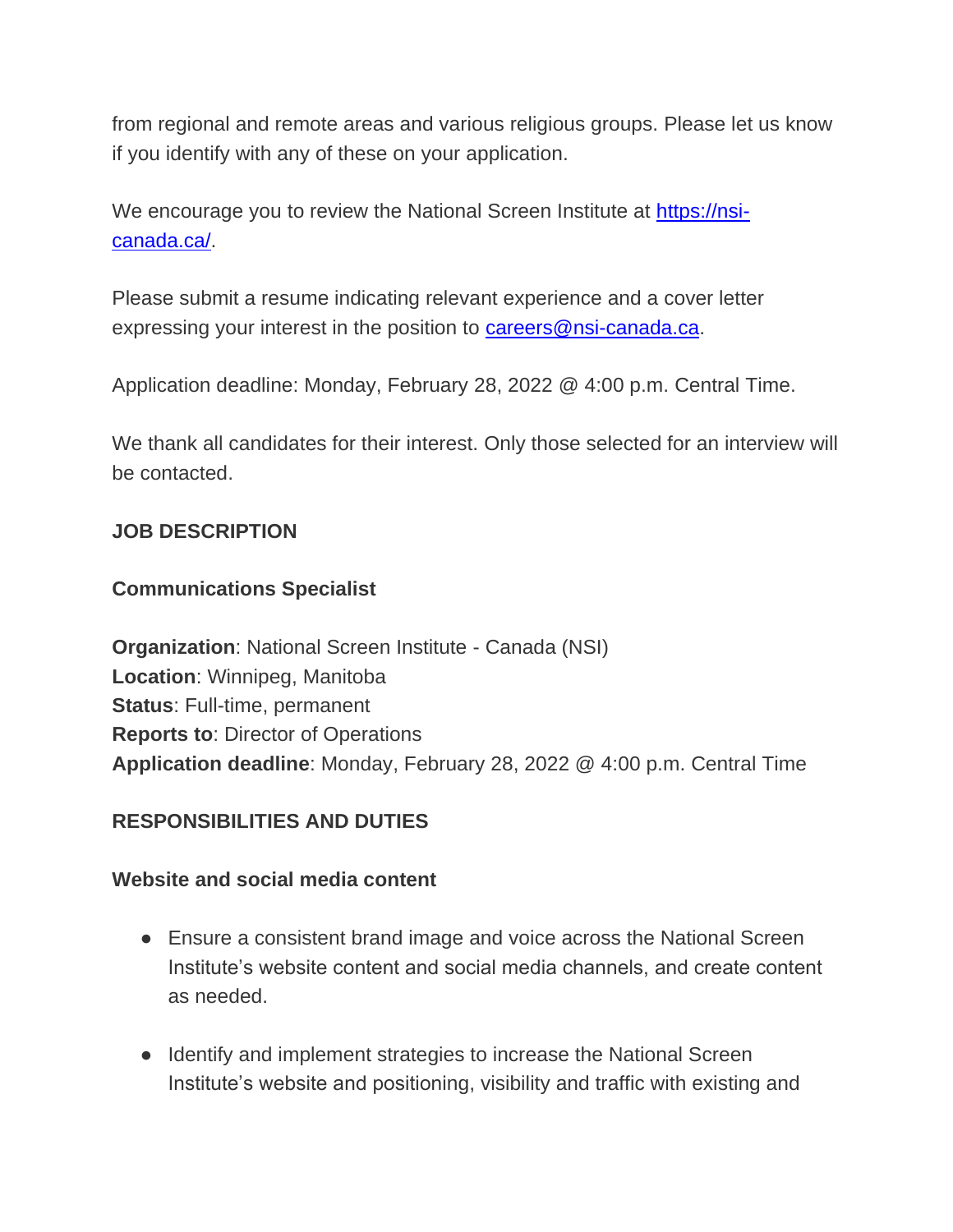new targeted audiences.

- Oversee the work of the outreach and engagement lead in the maintenance of the website and any other online properties (such as NSI Films), including WordPress upkeep and SEO implementation. Ensure website best practices.
- Identify and implement strategies to increase the National Screen Institute's social media positioning, visibility and traffic with existing and new targeted audiences.

## **Program promotion**

- Develop annual communications plans and strategies for promoting training programs and reaching potential applicants, including researching and creating targeted distribution lists to reach underrepresented communities.
- Work with the outreach and engagement lead to ensure training program information is up to date on the website.

#### **Materials and publications**

- Oversee the work of our designers in the creation of promotional materials and ensure consistent branding.
- Write fundraising materials and assist with campaigns.
- Oversee design and layout of promotional material and PowerPoint decks / Google Slides / Canva presentations and other items.
- Ensure correct sponsor and supporter recognition on all materials.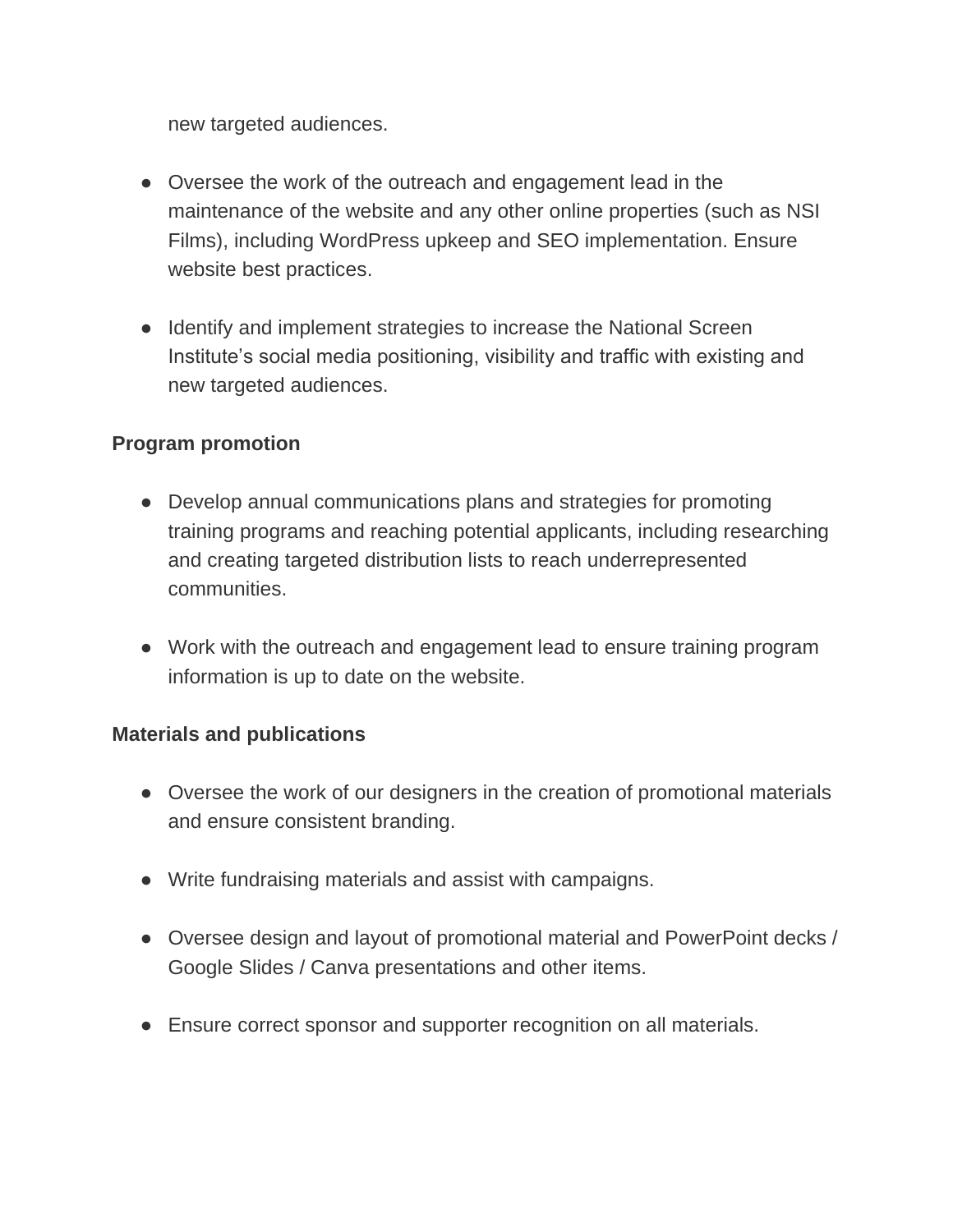● Work with the outreach and engagement lead and external agencies to prepare a year at a glance / yearbook including content, design, delivery and distribution.

### **Media relations**

- Manage all publicity, media releases, and media relations to ensure a consistent image and accurate coverage of events and activities.
- Work with the outreach and engagement lead to maintain an updated list of media contacts and manage the collection and filing of stories.
- Work with staff to identify stories or other potential media opportunities for the organization.

## **Other**

- Develop and maintain a budget.
- Complete other duties as assigned.

Please note, this list is a range of responsibilities required for this job but is not all-inclusive. Tasks may be added or revised.

# **SKILLS**

- Superior writing skills (shortlisted candidates will be required to complete a writing test during the interview)
- Excellent organizational and project management skills and ability to meet deadlines
- Desire and ability to initiate and take ownership of projects, as appropriate
- Highly self-motivated and detail-minded
- Proactive approach to problem solving
- Ability to work individually and as part of a team